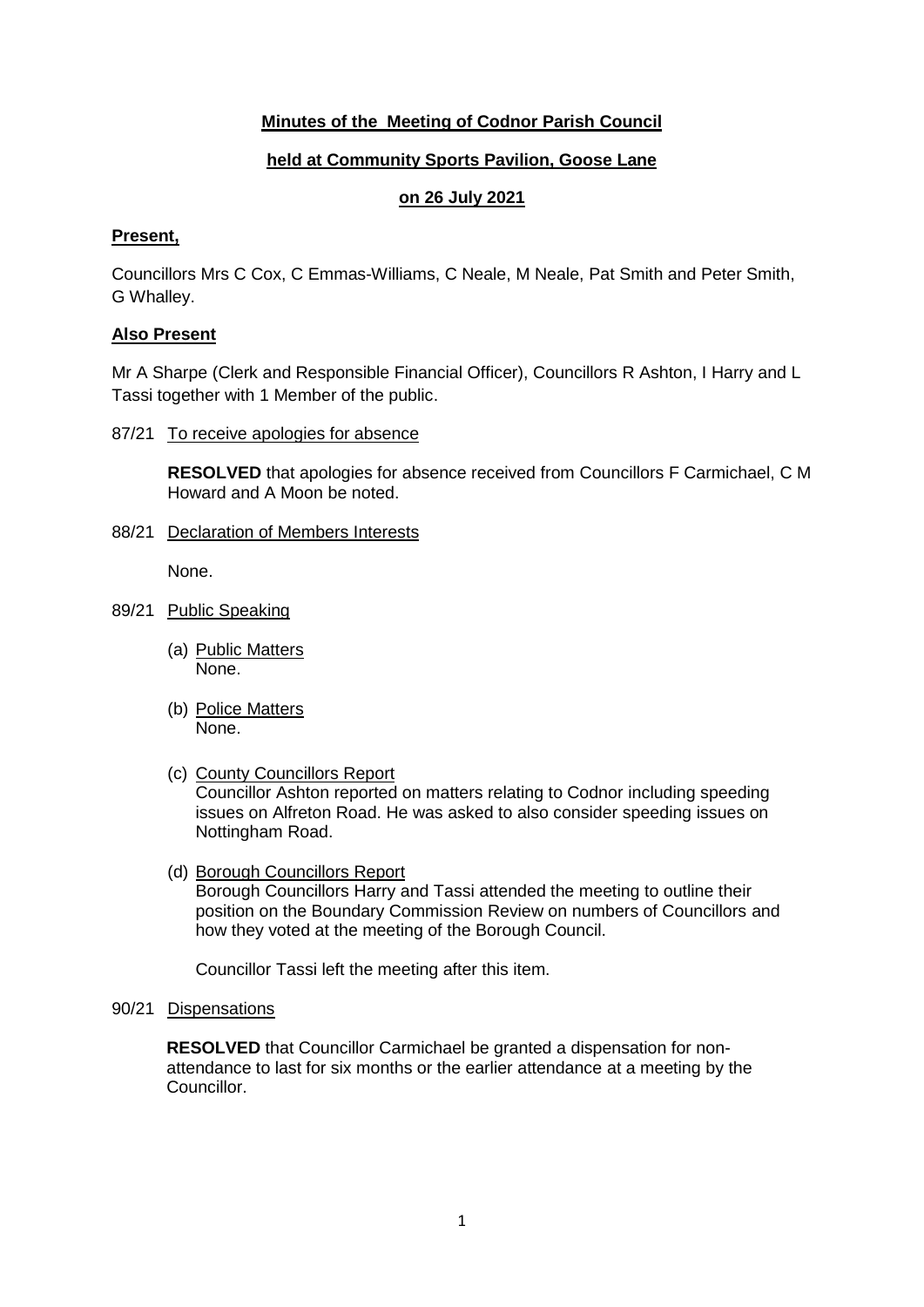#### 91/21 Minutes

**RESOLVED** that the minutes of the Annual Meeting held on 4 May 2021 and the Extra Ordinary Meeting held on 24 June 2021 be approved as a true record and signed by the chairman subject to the recording of Councillor Cox's apologies in the Extraordinary meeting (and deletion in the attendance list).

#### 92/21 To determine which items, if any, of the Agenda should be taken with the public excluded

**RESOLVED** that no items be considered with the press and public excluded.

## 93/21 Chairman's announcements

None.

94/21 Leaders Report

None.

95/21 Environmental Matters

None.

## 96/21 Parish Council – Items for Decision/Action/Update

(a) Application for grant aid – Codnor Community School PTA

No reply had been received to Clerks latest e mail asking to confirm PTA balances therefore the application was **DEFERRED.**

(b) Amber Valley Borough Council Local Plan – Alternative Spatial Strategy Options for Housing and Economic Growth – Consultation

**RESOLVED** that the matter be considered at the next meeting

(c) Covid 19 update and Bonfire and Fireworks and other event arrangements.

**RESOLVED** that the present position be noted.

(d) Tesco Express Land update

The latest position was reported and it was **AGREED** that a price for the suggested works be obtained to inform the future discussions with the land owner.

(e) Open Space land options for the future maintenance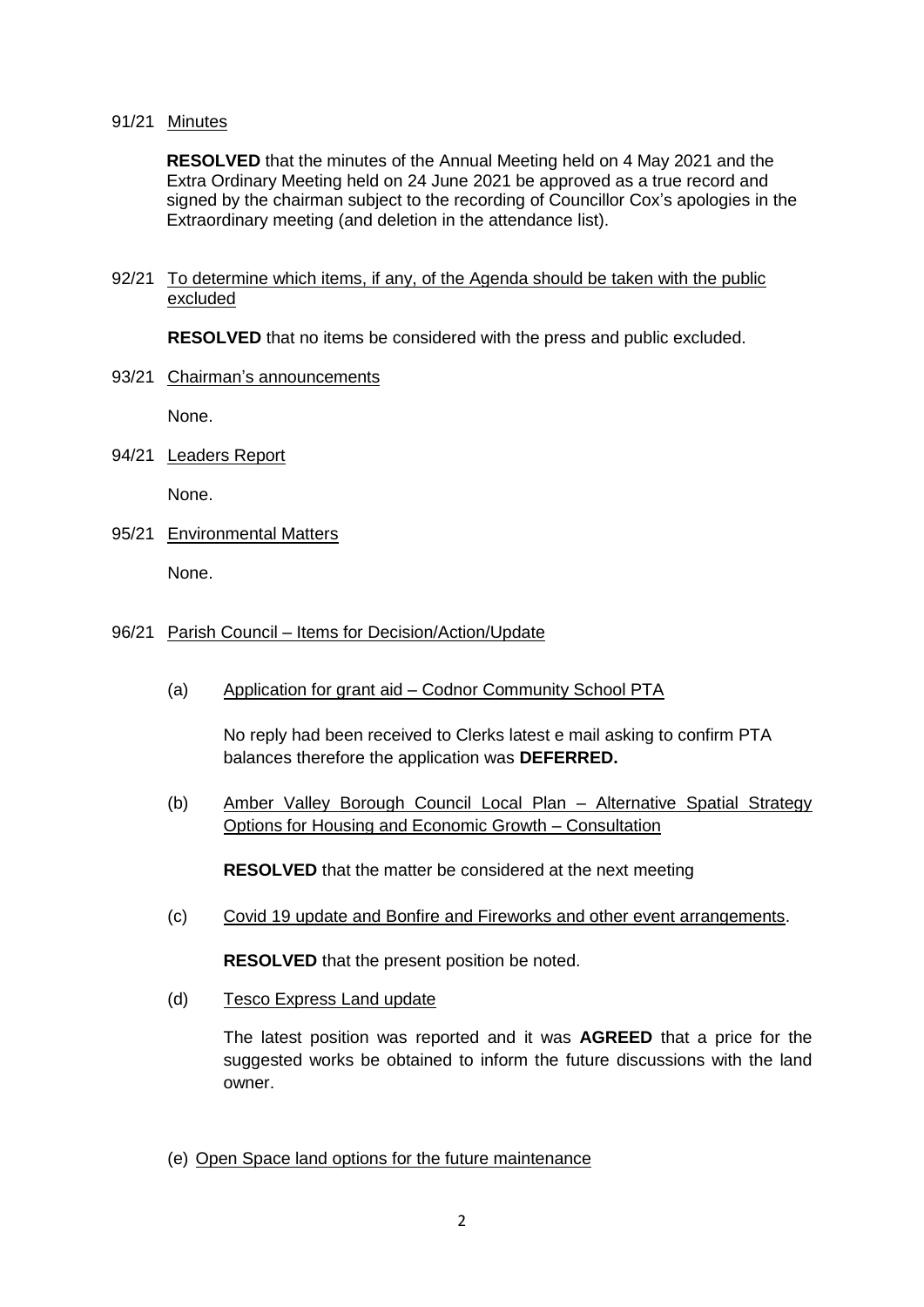The Clerk suggested that the Council start to consider the medium term future of the land in discussion with stakeholders.

**RESOLVED** that the Footpath Working Party be renamed "Footpath and Open Space Working Party" and that they consider this matter in detail.

(f) Footpath Matters.

Council considered the recent change of ownership of Codnor Castle and the effect on the footpath access.

**RESOLVED** that the Clerk write to Rights of Way, The DCC Leader and the two local County Councillors raising the Council's concerns.

(g) Planters.

Council discussed the planters and future maintenance of land adjacent to the Clock Tower.

**RESOLVED** that quotations be obtained for the work to –

- (1) Tarmac the areas
- (2) Grass the areas
- (3) Build a retaining wall to enable efficient planting.
- (h) Staff Appraisals.

**RESOLVED** that it be noted that the appraisal was complete.

## 97/21 Accounts for Payment

**RESOLVED** that the accounts for payment and bank reconciliation be approved.

| <b>Cheque</b>  | <b>Payee/Description</b>               | <b>Nett</b> | <b>VAT</b> | <b>Gross</b> |
|----------------|----------------------------------------|-------------|------------|--------------|
| <b>UT BACS</b> | Reimburse Face<br>masks/sanitiser      | 24.96       | 5.01       | 29.97        |
| UT BACS        | Tudor - Strim play area<br>and repairs | 37.50       | 0.00       | 37.50        |
| <b>UT BACS</b> | ROSPA - Play area<br>annual inspection | 72.00       | 14.40      | 86.40        |
| UT BACS        | <b>Salaries</b>                        | 1722.53     | 0.00       | 1722.53      |
| UT BACS        | Salary - Underpayment                  | 31.76       | 0.00       | 31.76        |